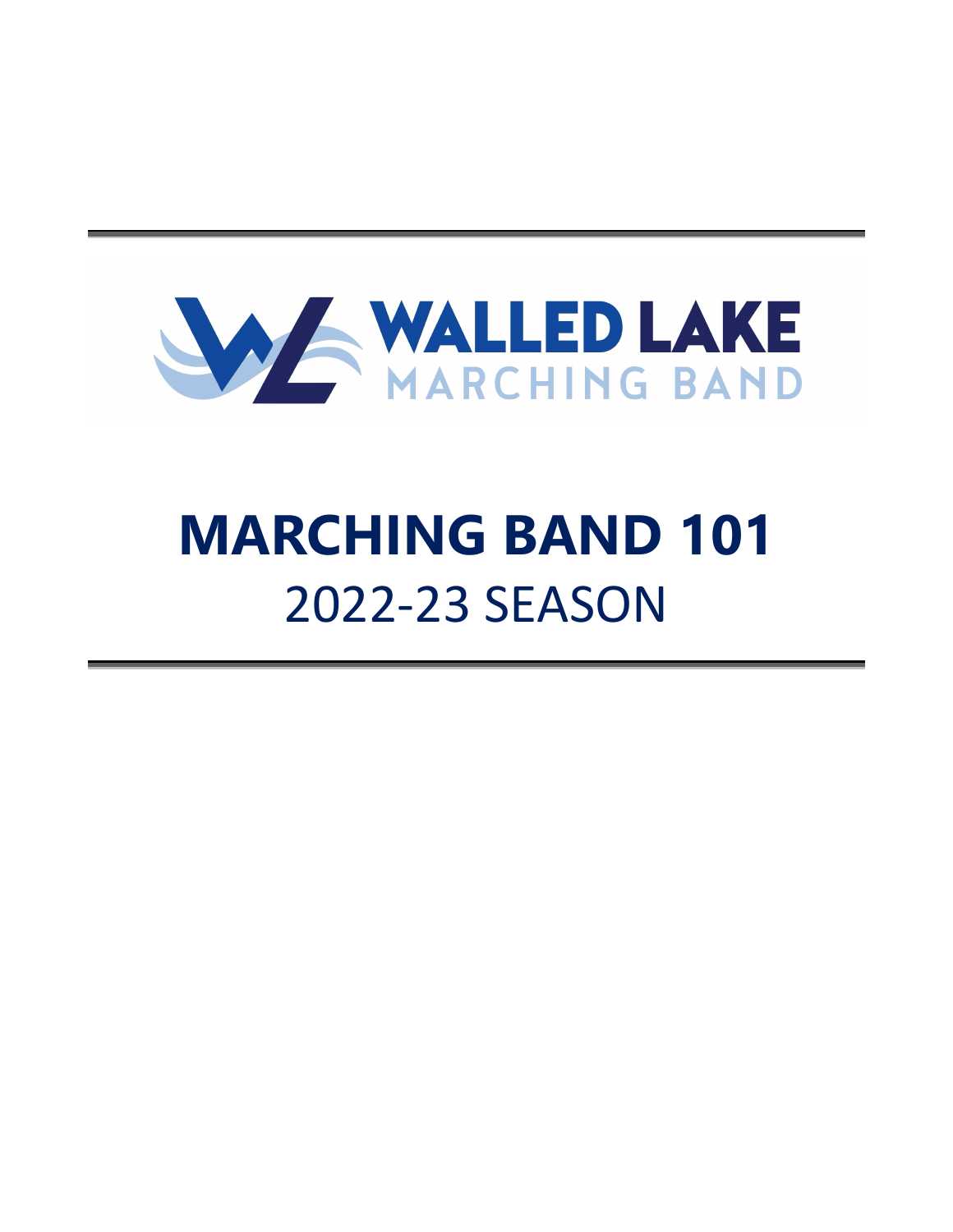# MARCHING BAND 101 Table of Contents

|                                                                                 | 1  |
|---------------------------------------------------------------------------------|----|
| Band Booster Board Members and Other Important Contact information<br>$\bullet$ |    |
| Marching Band Committee Chairs<br>$\bullet$                                     |    |
| WL Marching Band Schedule<br>$\bullet$                                          |    |
|                                                                                 | 5  |
| <b>Band Communications</b><br>$\bullet$                                         |    |
| Facebook<br>$\bullet$                                                           |    |
| Membership Toolkit<br>٠                                                         |    |
| Remind<br>$\bullet$                                                             |    |
| <b>SmugMug Photos</b><br>$\bullet$                                              |    |
| <b>BAND FEES AND DONATIONS REQUESTED THRU THE SEASON </b>                       | 6  |
|                                                                                 | 7  |
| Chaperones/Competitions<br>$\bullet$                                            |    |
| <b>Fundraisers</b><br>$\bullet$                                                 |    |
| Pit Crew/Props<br>$\bullet$                                                     |    |
| Sewing Crew/Food Servers<br>$\bullet$                                           |    |
|                                                                                 | 8  |
| At Home Camp<br>$\bullet$                                                       |    |
| School Rehearsals<br>$\bullet$                                                  |    |
| <b>Attendance Policy</b><br>$\bullet$                                           |    |
|                                                                                 | 10 |
| Bingo<br>$\bullet$                                                              |    |
| Car Wash<br>$\bullet$                                                           |    |
| Preview Show<br>$\bullet$                                                       |    |
| Daily 4 Lottery/Raffle<br>$\bullet$                                             |    |
| <b>Community Rewards</b><br>$\bullet$                                           |    |
|                                                                                 | 11 |
| Preview Show<br>$\bullet$                                                       |    |
| <b>Football Games</b><br>$\bullet$                                              |    |
| Local MCBA Competitions<br>$\bullet$                                            |    |
| <b>BOA</b> Regionals<br>$\bullet$                                               |    |
| MCBA State Championship<br>$\bullet$                                            |    |
|                                                                                 | 14 |
| Marching Band/Color Guard Uniforms and Care<br>$\bullet$                        |    |
| Spirit Wear<br>$\bullet$                                                        |    |
|                                                                                 | 16 |
| <b>After Competitions</b><br>$\bullet$                                          |    |
| After States party<br>$\bullet$                                                 |    |
|                                                                                 |    |

• Banquet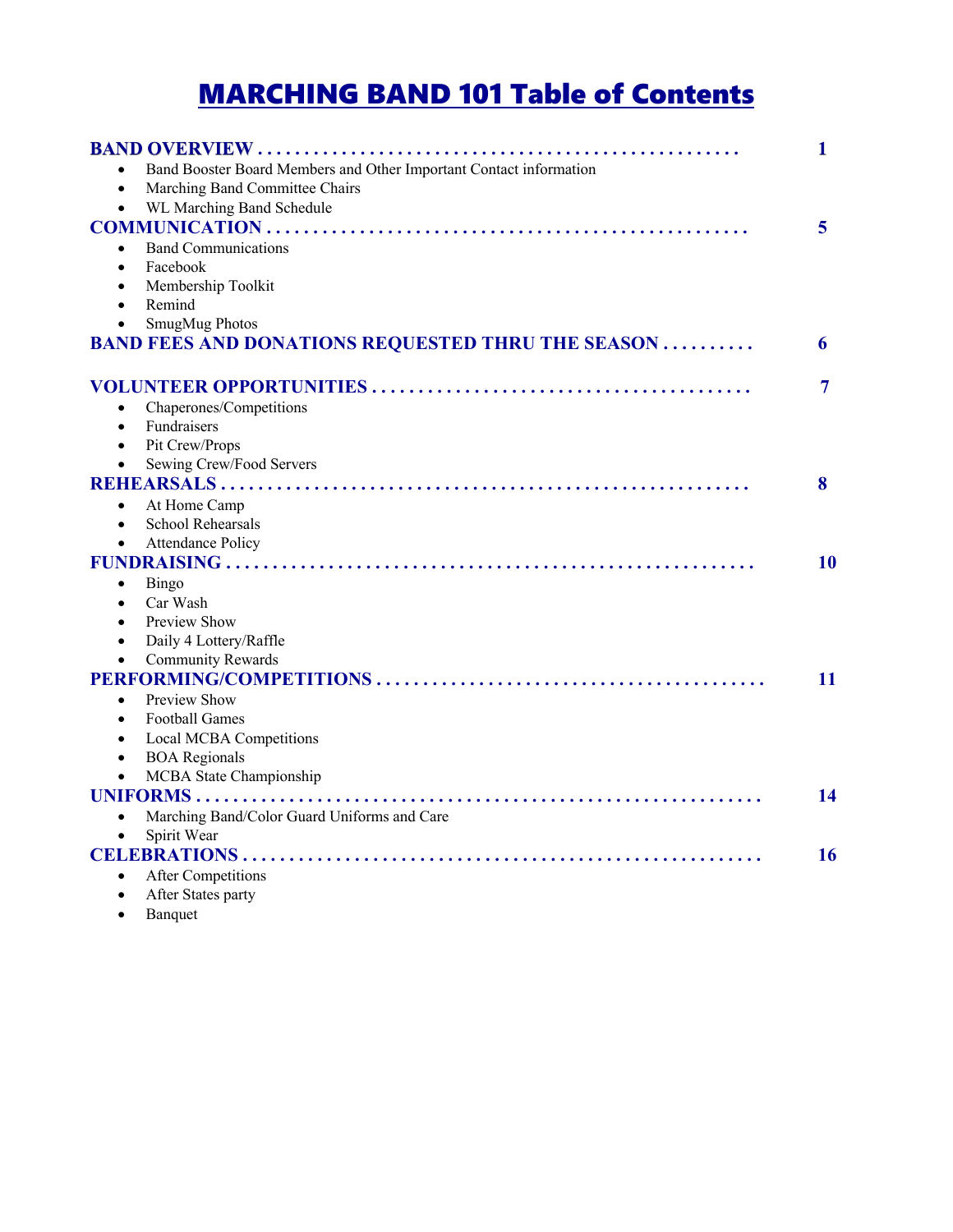# BAND OVERVIEW

Band shows have become an athletic art form. Competitive marching band shows are musical productions comprised of a central or connecting theme, elements of modern movement or dance, elaborate props, and often incredibly demanding music and drill (drill = march routines).

Well-coordinated productions use the three main elements of the band (Brass/Winds, Percussion and Color Guard) equally to portray a main theme or idea. It is not unusual for members of the wind and percussion sections to be featured during portions of the production, performing solos or elements of modern dance.

The Color Guard has taken an increasingly more extensive role, often making multiple costume changes during a production. In addition to flags spun throughout the production, "weapons" are often utilized, a link to the past military traditions. Rifles, sabers, or other modern "props" have been used to help convey the central theme.

Walled Lake participates in marching band competitions within Michigan as a member of **Michigan Competing Band Association (MCBA)** and is categorized as a Flight 1 school based on student enrollment. **Bands of America (BOA)** hosts the regional and national competitions in which we compete against marching bands from outside the state of Michigan.

#### Marching Band Philosophy

Competitive marching bands must have a healthy attitude and philosophy. The band's attitude is, "**We compete against one band – and that band is us.**" The overall objective is to strive for excellence and to perform one's best. Everyday improvement of personal standards of performance is the driving philosophy.

Competing "to win" leads to a road of disappointment – despite even one's best efforts. Band programs falter when their goal is "winning," leading the bands to place much lower than expected. The goal of winning, while exciting, does not encourage sportsmanship. That attitude leads to bitterness and disappointment, and ultimately the participants lose the spirit of teamwork and personal responsibility. In fact, it is for the adjudication process, that the band competes at all. It helps the band to learn about their strengths as well as their areas of needed improvement. The feedback they gain from competing helps them to grow both as individual performers as well as a complete ensemble.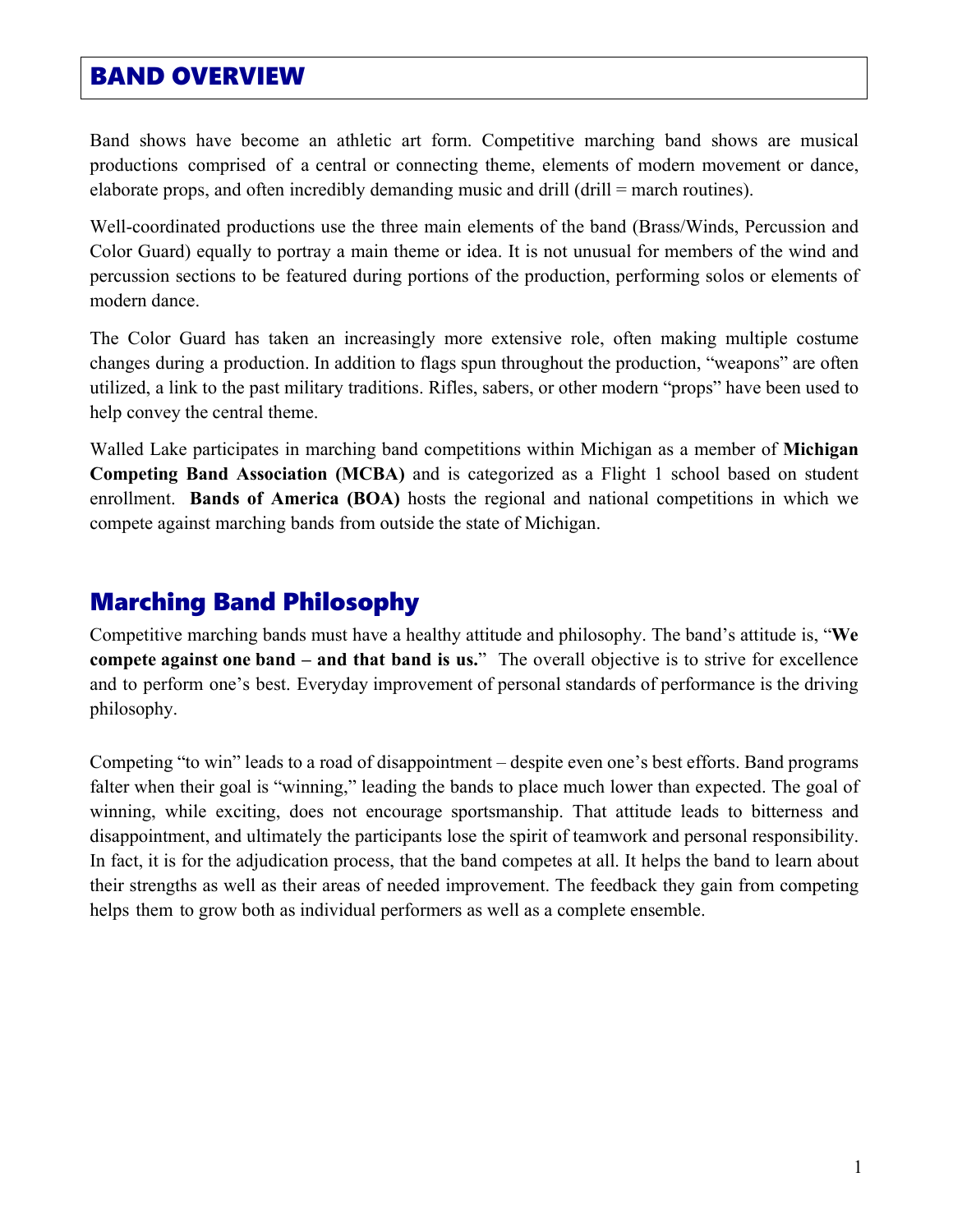## MARCHING BAND BOARD

The WL Schools Competitive Band program prides itself on our huge parental involvement. While the Marching Band program may seem overwhelming to new families, **we strongly encourage you to jump in and get involved**! We have MANY volunteer opportunities available for parents. Getting involved is an excellent way to meet new people, become more familiar with the program and to be involved in your child's life.

**The Band Booster meetings can be found on the Membership Toolkit calendar** and are usually scheduled once a month at 7pm once the season gets started. Meetings are typically held in the WLC Media Center. The meetings run approximately one hour and are packed with information. We highly encourage parents' attendance to stay informed.

The Marching Band Board is comprised of 100 percent parent volunteers who are elected every March. Board members do not receive any compensation for their time and efforts, including discounts on merchandise.

The goal of the Board is solely to support the Band Directors and the Marching Band Program!

#### GO BAND!

**QUESTIONS:** wlcbands@gmail.com **MAILING ADDRESS:** WLC Bands, PO Box 795, Walled Lake, MI 48390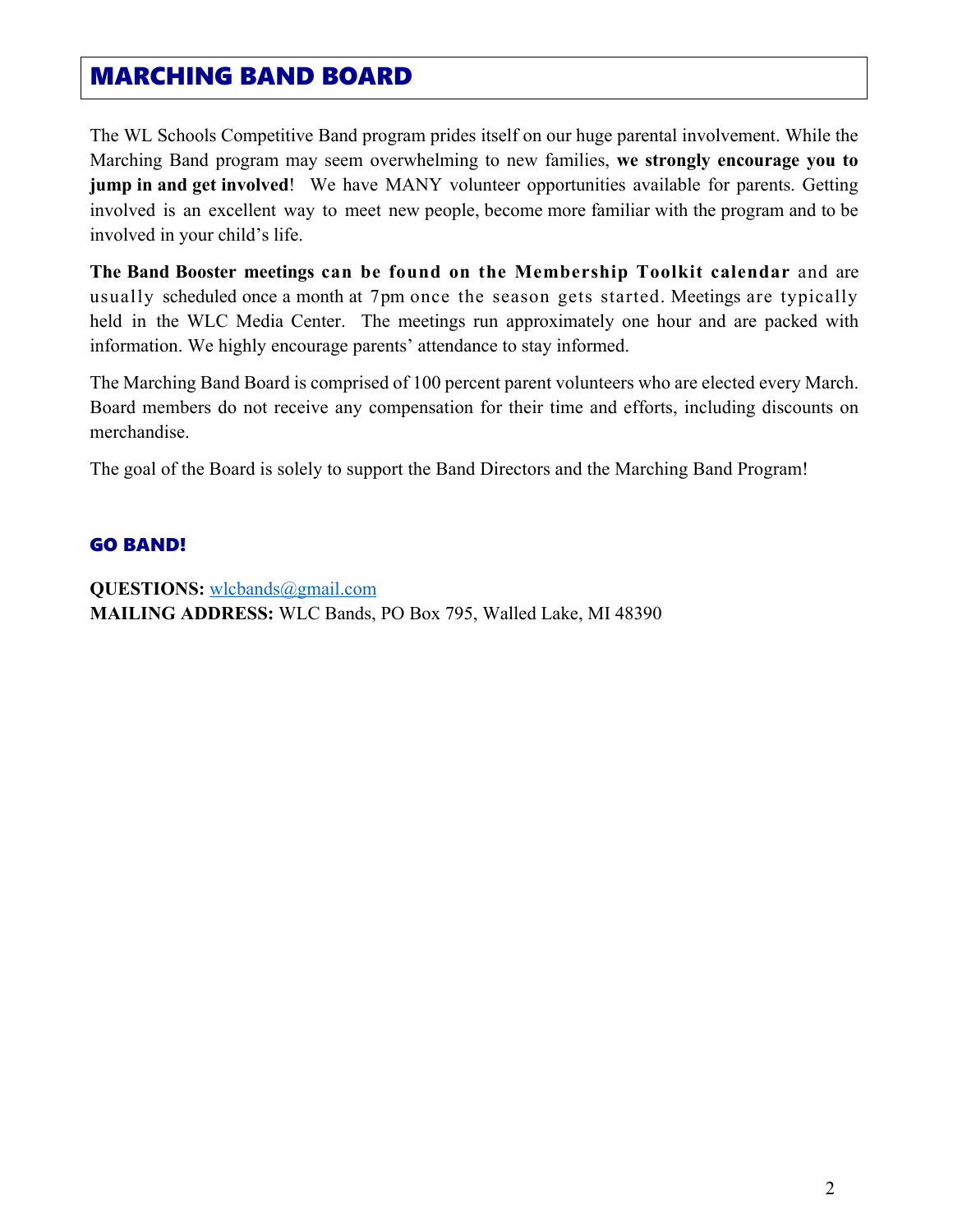### 2022-2023 Band Booster Board

| <b>Band Director</b>                     |  |
|------------------------------------------|--|
| <b>Co-President</b>                      |  |
| <b>Co-President</b>                      |  |
| <b>Vice President</b>                    |  |
| <b>Treasurer</b>                         |  |
| <b>Co-Director of Logistics</b>          |  |
| <b>Co-Director of Logistics</b>          |  |
| Director of Administration               |  |
| <b>Director of Communications</b>        |  |
| <b>Dues/Membership Administrator</b>     |  |
| <b>Recording Secretary</b>               |  |
| <b>Co-Home Camp/Disney Trip Director</b> |  |
| <b>Co-Home Camp/Disney Trip Director</b> |  |
|                                          |  |

Brandi Robinson Joelle Berry

**Band Director** David Rogers davidrogers@wlcsd.org Patrick Dudzinski patrickdudzinski@wlcsd.org Chris DeMont cldemont@gmail.com (940) 765-2738 Macy Selecman mselecman@sbcglobal.net (248) 933-7711 Kim Morgan kimberlykmorgan@hotmail.com Matt Dixon mdixon3857@gmail.com Kristi Cornish matandkristi@comcast.net Susan Kolinski kolinskism2@gmail.com Dawn Riecher riecherriecher@comcast.net Carey McConnell mcconnellcarey@gmail.com Katie Malisow **Malisow** malisow@sbcglobal.net **Recording Secretary** Jodi Gallo wlmbsecretary@gmail.com brandeez05@gmail.com joelle118@comcast.net

#### **Leadership**

**Director** Dave Rogers davidrogers@wlcsd.org Director Patrick Dudzinski patrickdudzinski@wlcsd.org Assistant Director Nick Pourcho nickpourcho@teachers.wlcsd.org **Color Guard Director** Seth Williams walledlakecolorguard@gmail.com

#### Committee Chairpersons

| <b>At Home Camp</b>            | <b>Brandi Robinson</b><br>Joelle Berry | brandeez05@gmail.com<br>joelle118@comcast.net |
|--------------------------------|----------------------------------------|-----------------------------------------------|
| <b>Banquet</b>                 | Amy Rates                              | amyrates18@yahoo.com                          |
|                                | Jessica Shannon                        | shannonfamily2005@yahoo.com                   |
| <b>Bingo</b>                   | <b>Chris DeMont</b>                    | cldemont@gmail.com                            |
|                                | <b>OPEN</b>                            |                                               |
| <b>Car Wash</b>                | Kim Morgan                             | kimberlykmorgan@hotmail.com                   |
|                                | <b>Brandi Brendtke</b>                 | brandigmsptsa@gmail.com                       |
| <b>Lead Chaperone</b>          | <b>OPEN</b>                            |                                               |
| <b>Decals</b>                  | Dawn Riecher                           | riecherriecher@comcast.net                    |
| <b>Food-Meals</b>              | <b>Janice Clines</b>                   | janice.clines@gmail.com                       |
| Photographer                   | <b>Bill Dudzinski</b>                  |                                               |
| <b>Pit Crew/Props</b>          | Mark Seabridge                         | peanut780@comcast.net                         |
| <b>Post States Party</b>       | Renee Dorfman                          | rdteach36@gmail.com                           |
| <b>Preview Show</b>            | Mara Reisinger                         | marareisinger@gmail.com                       |
| <b>Michigan Lottery Raffle</b> | <b>Crystal Davis</b>                   | davis3kids77@yahoo.com                        |
| <b>Spirit Wear</b>             | Regina Jamerson                        | jamersonregina@yahoo.com                      |
| <b>Uniforms</b>                | Melissa Rushton                        | melissarushton@gmail.com                      |
|                                | Kelly Pavlica                          | kelpav18@gmail.com                            |
| <b>Business Sponsorships</b>   | Ingrid Fischer                         | ifischer@mail.com                             |
| <b>New Member Liaison</b>      | Dawn Riecher                           | Text (248) 345-3366                           |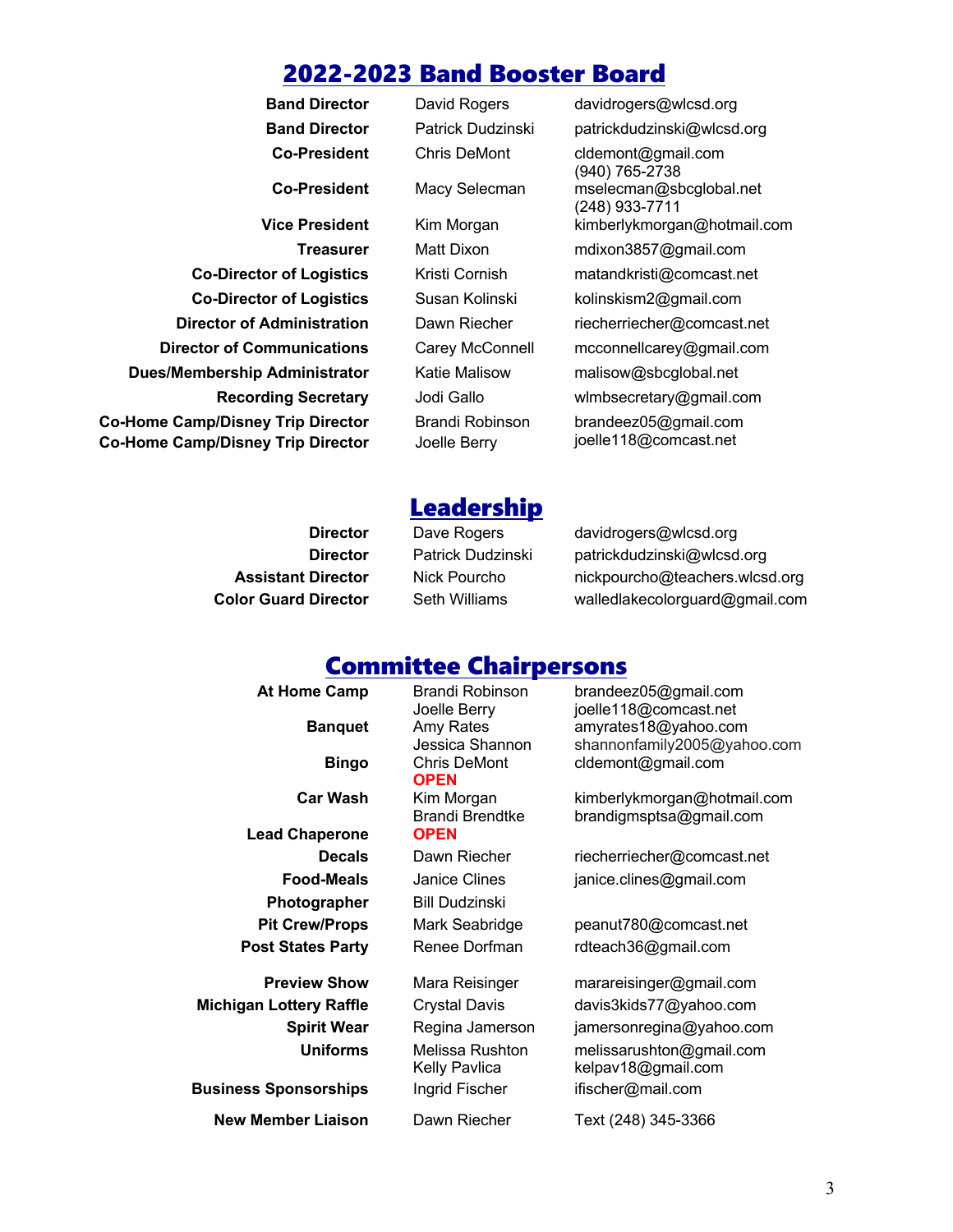# 2022 WL MARCHING BAND SCHEDULE

- Please visit https://wlbands.membershiptoolkit.com/marching-band-calendar for a full calendar of practices and performances.
- To add the Marching Band calendar to your own Google calendar, go into your Google calendar from your computer and click the + next to "Other Calendars" in the bottom left. Click "Subscribe to Calendar". In the box, enter **wlcbands@gmail.com.** (These same options to subscribe might not show up in the mobile version of Google calendar, but it will sync to your mobile app as well once you subscribe.)

#### • **Dates and times are tentative and subject to change**.

o Changes to the calendar will be updated in the calendar on Membership Toolkit and via Band Buzz emails. These are sent out to members registered in Membership Toolkit each Monday night/Tuesday once the season gets going.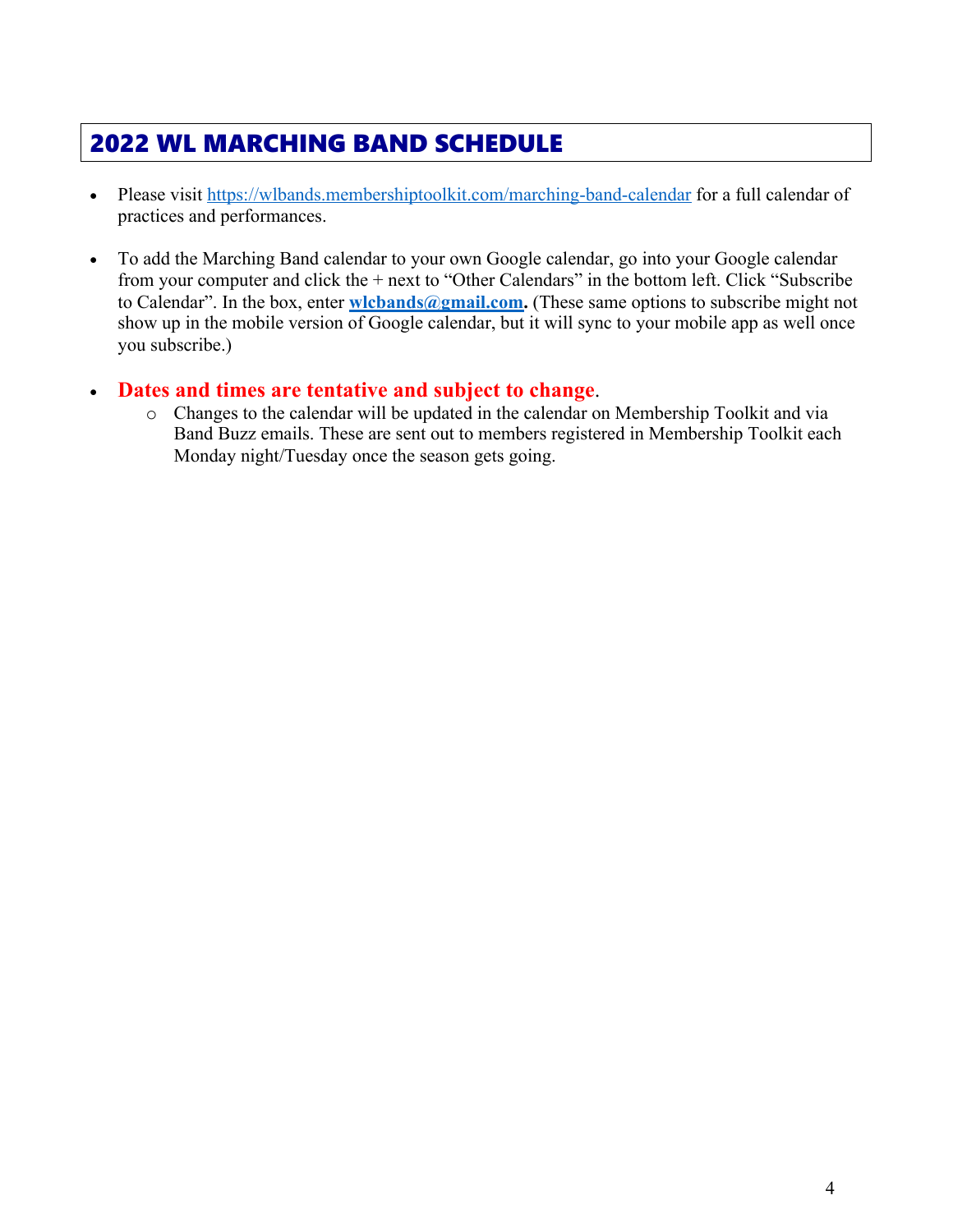# COMMUNICATIONS

## Membership Toolkit

Membership Toolkit – https://wlbands.membershiptoolkit.com is the competitive marching band website used for registration, maintaining student information and communication tools. \*\*ALL members must log in this year to update your information. Even if you are in the system from last year, you are currently 'inactive' until you update/confirm your information for this year! If you are a new band member, please create an account on Membership Toolkit today! There is also a **Membership Toolkit App** which makes it convenient to access information easily!

# Band Websites

- Walled Lake Central: www.wlcbands.com
- Walled Lake Western: www.wlwbands.com
- This is where you will find information on all the Walled Lake Central and Walled Lake Western Band Programs.

# Band Communications

The Band Buzz is the weekly newsletter for the competitive marching Band. Once you are registered on Membership Toolkit you should start receiving the Band Buzz emails. These will be sent out on Monday evenings/Tuesdays once the season gets going. If you are not receiving the Band Buzz once we start the season, please make sure you are registered in Membership Toolkit, then contact wlcbands@gmail.com.

# Texts via 'Remind'

Text updates will come to your cell via **REMIND**. You will need to sign up for this service.

Texts via Remind are especially helpful for meeting reminders, last minute changes and notices regarding the bus locations and timing for when we are returning from competitions. To sign up:

**Send a text to 81010. Text this message: @a63kk7**

# Facebook

Join our competitive marching band page on Facebook called **WLMB Members Page** to stay updated on program information. This is a place where parents share show information and pictures, so you don't want to miss out on gaining access.

# **SmugMug**

This is the Photo Storage site for our band: www.wlcbands.smugmug.com password: WLMBrocks Every year hundreds of photos are loaded of the band students, practices, and performances. If you love to take pictures, please upload your photos. It is easy to access the photos and download any you wish to use.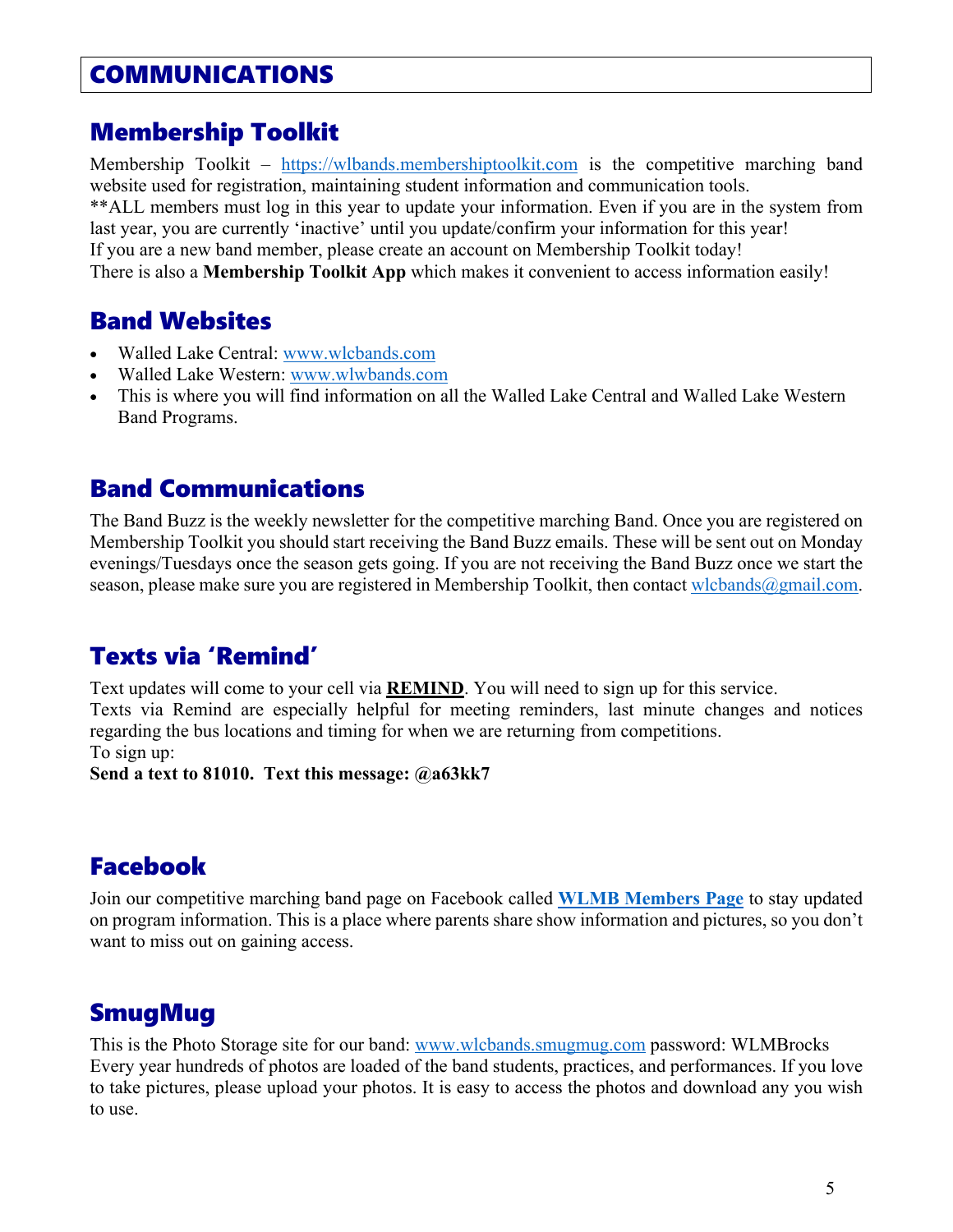# BAND FEES AND DONATIONS

#### Fees

Marching Band costs approximately \$1525 per student for a regular season. With our fundraising efforts we have lowered the band bill to \$1050 for a regular season. Limited financial aid and scholarships are available. Inquiries should be directed to Mr. Rogers or Mr. Dudzinski.

The seasonal dues cover practically everything for the season. Each season, Mr. Rogers/Mr. Dudzinski assembles an expert and gifted staff of clinicians and musicians to work with our students. These professionals spend quality time with our students and have helped us to reach the state championships for the last 12+ years and WIN the state championship in 2010, 2011 and 2013! Transportation costs, food for the students on competition days, home band camp, and a 2 night overnight trip to Regionals are also included in the cost for each student.

There are additional purchases you will need to make the first year including \$43 for marching shoes (Dinkles) and you will need to provide knee-high all black compression socks, which can be found at local retailers including Walmart, Meijer and on Amazon. Compression socks generally run about \$10. Color Guard can expect to purchase shoes, gloves, body suit and makeup.

### Donations

We do ask for some additional donations during the season (see below).

- **Water/Gatorade (June)** Everyone will be asked to donate one case of water **and** one case of Gatorade; this supplies important hydration for the students at home camp, all games and competitions for the season. We ask that families bring these donations to the band room during practice the week of June 13.
- **After States Party** various food items, drinks, desserts
- **Competitions snacks** bulk snacks for the kids
- **Banquet** cake donations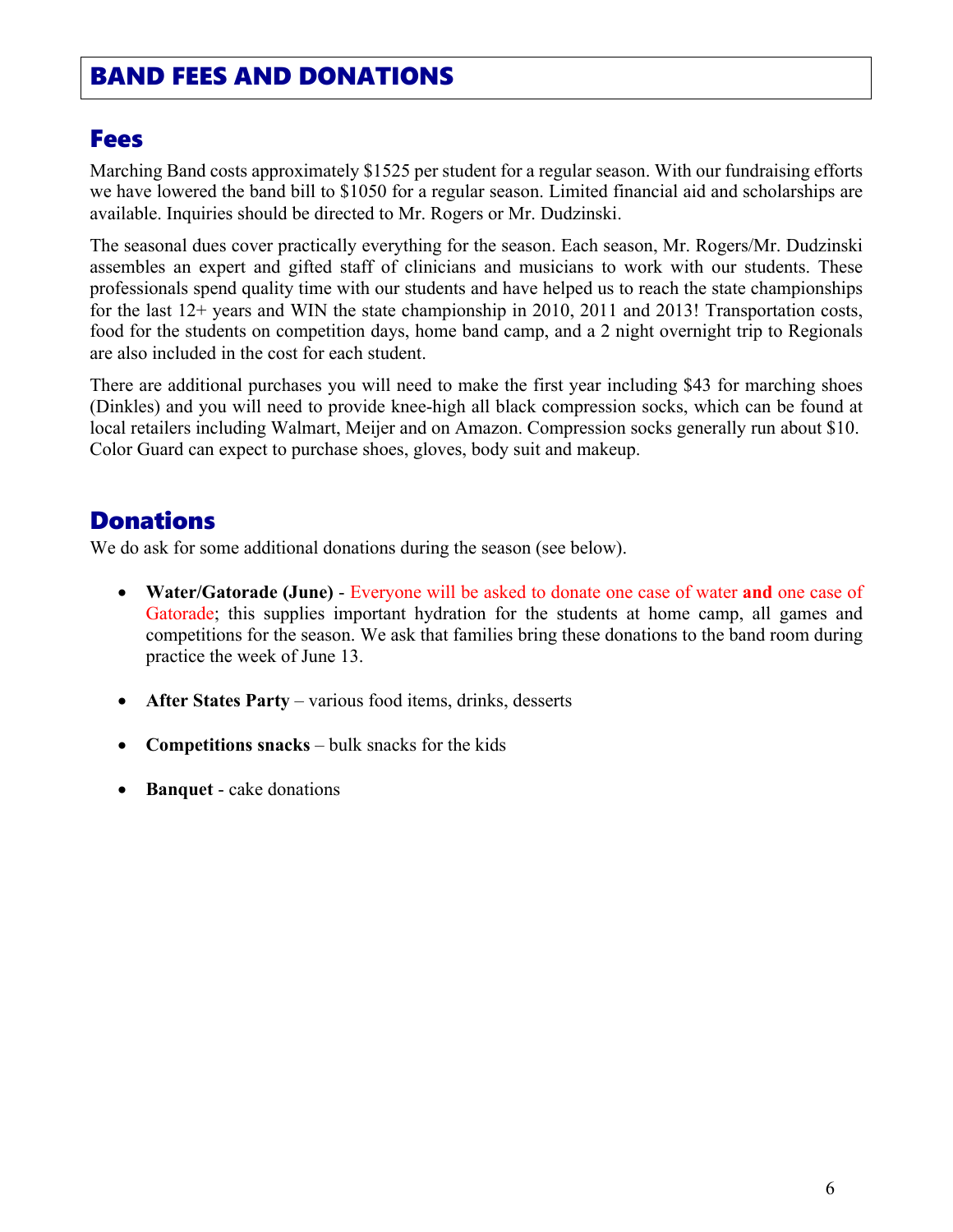# VOLUNTEER OPPORTUNITIES

It takes lots of hands to make this band work. Pitch in and have some fun! There are always opportunities to get involved...as much or as little as you want.

Be on the lookout for volunteering opportunities sent through Band Buzz emails, and watch for Sign-Up Genius links throughout the season.

To volunteer, you must complete a current year background form. These were in your Registration packet, and most parents turned in a form for one parent. If there is another parent in your household that will volunteer this season and you need another Volunteer Background Check Form, contact a Marching Band Board member.

#### Chaperones/Competitions

Adult Chaperones are needed for all competitions. They travel with the students on the buses and supervise throughout the day and before and after the performance. We need chaperones for the local competitions as well as Regionals, and State Championships at Ford Field.

The Regional event involves overseeing a group of students and traveling with them by coach bus. Chaperones usually share hotel rooms and are responsible for their hotel lodging. It's a lot of fun and a great way to meet band families! **We are still in need of a parent volunteer to be in charge of overseeing and organizing the chaperones for competitions.** If you would like to be with the kids during competition days and can help with this, please contact one of the co-presidents!

#### Fundraising

See the Fundraising section below for more information on our fundraising opportunities. We do need all parents on hand for the **Car Wash on Saturday, August 6** and the **Preview Show on Saturday, September 10.** Besides Bingo, these are our biggest fundraisers. We need help both behind the scenes or at the event. The time commitment is a few hours for each event.

### Pit Crew

Every year the band designs and creates "props" that enhance the show as well as the band's image on the field. Props can be made by parents but have also been outsourced at times. This is a very important job in which dads and/or moms can partake. Consider becoming a part of the "Pit Crew" that builds the props and moves them on and off the field for each performance. No experience necessary! Contact Mark Seabridge or any Board Member for more information!

#### Sewing Crew

At times we need parents with sewing skills to help make flags, props or costume accessories. If you have some experience and would like to help, please contact a Marching Band Board member.

### Food Servers

During performances, competitions, and home football games, we provide many meals to the entire marching band. Food servers are needed throughout the season to help feed the kids. To volunteer, watch for a Sign-Up Genius link in the Band Buzz.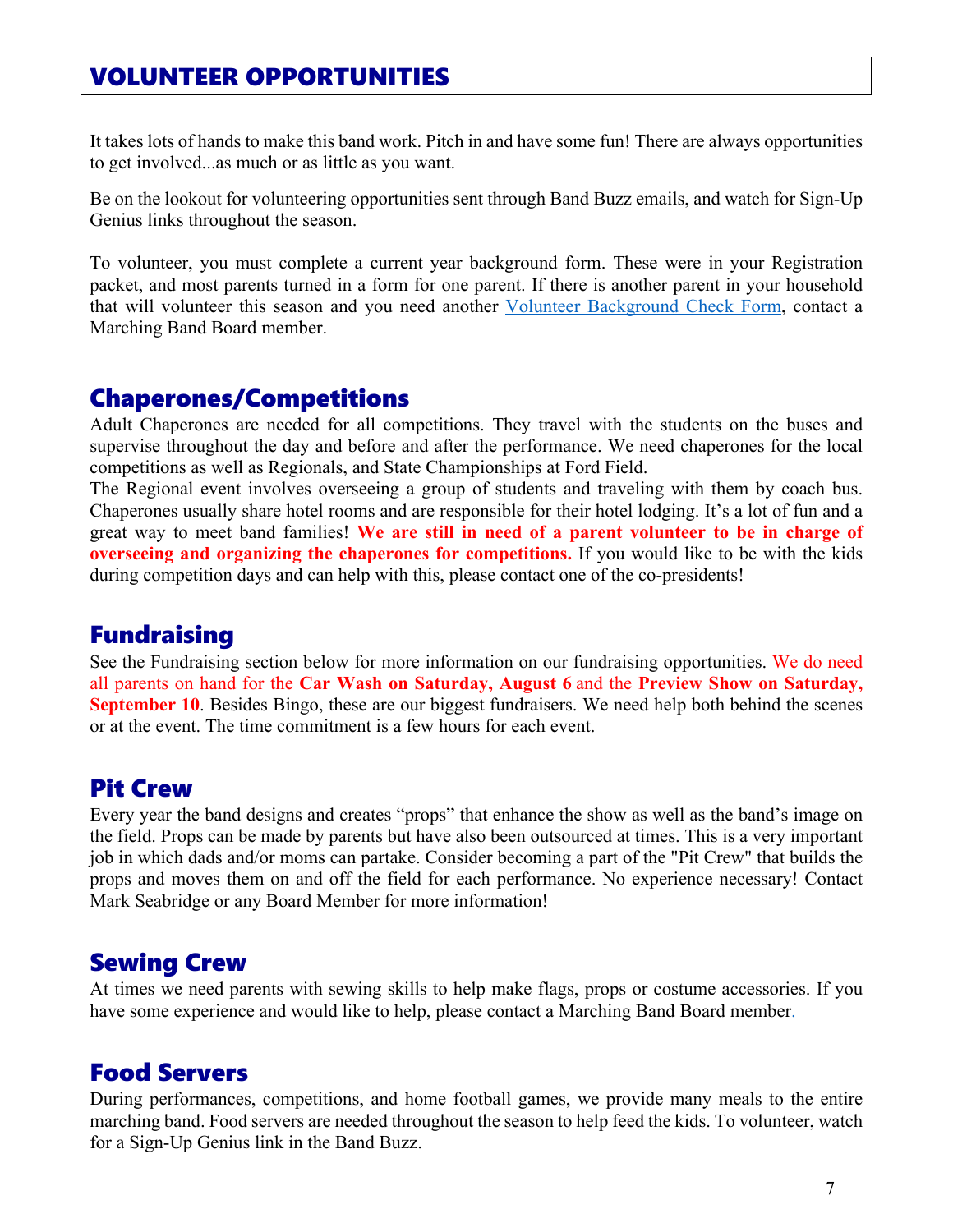### REHEARSALS

#### \*\*Note: For all scheduled practices, students should be dropped off 15 minutes prior to the practice time and should be picked up 15 minutes after the scheduled end time.

## Summer Rehearsals

**June Rehearsals** start the week after school is out. This is a daily practice held at WLC for one week and runs from 5pm – 8:30pm. **Students should arrive at 4:45pm and be picked up at 8:45pm.**

**Summer Rehearsals** start at the end of July. Students will have band rehearsal Monday-Friday until school starts (with a couple days off for Labor Day). Please see the calendar for exact dates and time. During these summer rehearsals, the students will be both inside the school and outside in the summer heat and sun.

Important reminders for all Rehearsals:

- See the "Rehearsals Guide What you need to know!" at the end of this document!
- Students *NEED* to bring a large, insulated thermos with water every day
- Apply and reapply sunscreen
- Eat a good breakfast and bring a healthy snack. There are a few days where students will need to bring their own lunch as well.
- PARENTS are needed during these practices and there will be a Sign-Up Genius sent out to sign up for coverage each day. Parents help with water, medical supplies and supervision. When you volunteer for practices, bring a chair, hat, and refreshments/snacks for yourself.

# School Rehearsal Schedule

The full summer and fall rehearsal schedule is posted on our calendar: https://wlbands.membershiptoolkit.com/marching-band-calendar

# Practicing at Home

The Marching Band is not audition-based and all students, regardless of their ability, are welcomed to join the band. If your student's music skills need additional enrichment or if they have just learned their current instrument, there are several alternatives such as private music lessons, extra help from section leaders or upper classmen, and the classic . . . *practice, practice, practice*. Mr. Rogers and Mr. Dudzinksi are more than willing to help any student who expresses a need so don't be shy!

# At-Home Camp

This year "camp" will be held at Walled Lake Central.

All Marching Band students **must attend** Home Band Camp. This is where the bulk of the instruction occurs. They learn to march, begin to learn the music, and bond with each other...*this is where the team is built!* If there is a major issue with your student attending Band Camp, please discuss with Mr. Rogers or Mr. Dudzinski. We will be planning some fun evening activities for this Home Camp week to give students even more opportunities to bond and have fun!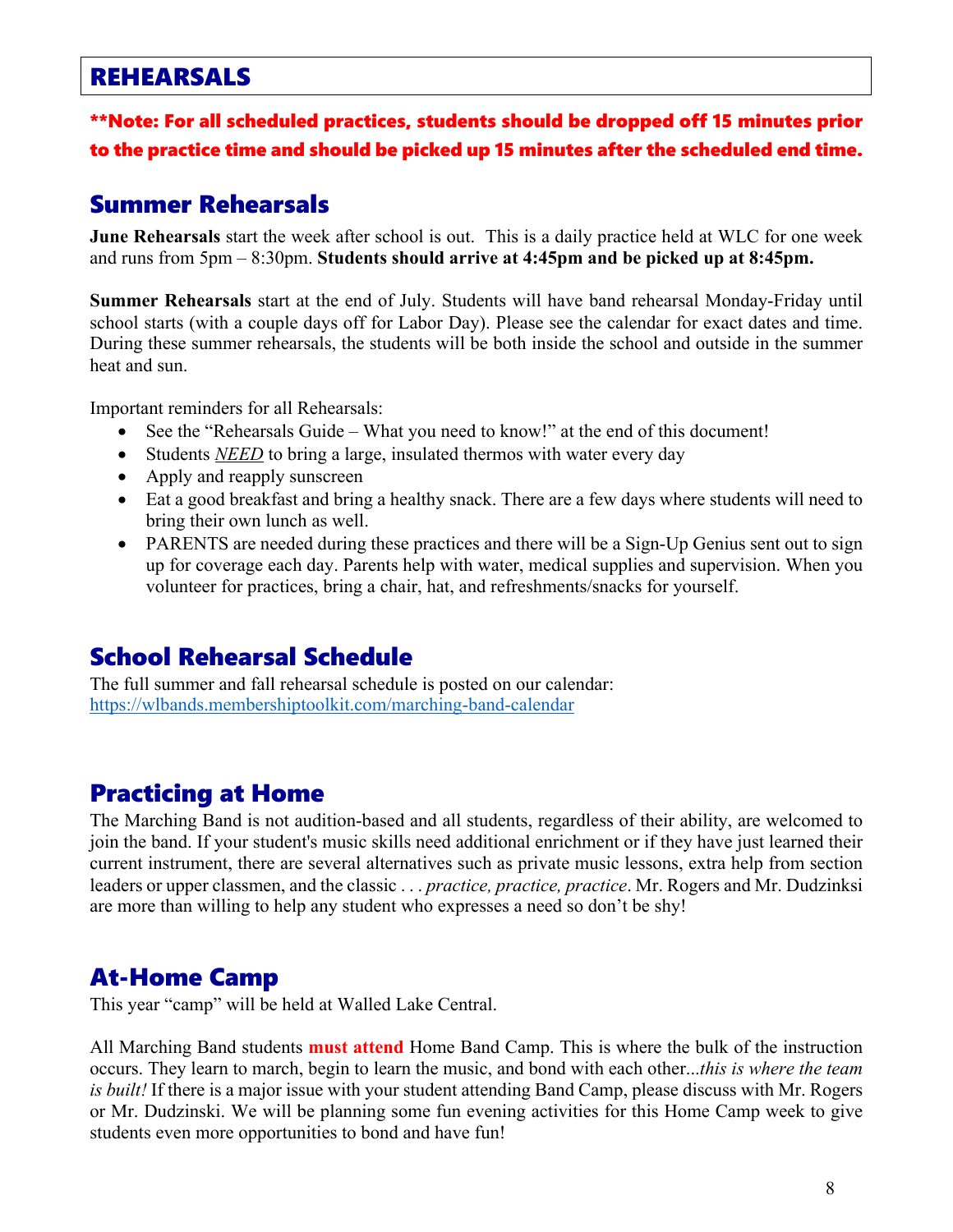# Attendance Policy

Marching Band, while extraordinary in that it meets outside of normal school hours, is a class at Walled Lake Central and Walled Lake Western. A parent or guardian must call in absences, preferably before the start of practice and students should text their section leader.

- Mr. Rogers' Office Phone (248) 956-4754 davidrogers@wlcsd.org
- Mr. Dudzinski's Office phone (248) 956-4541 patrickdudzinski@wlcsd.org
- Color Guard members contact Seth Williams at walledlakecolorguard@gmail.com
- Percussion: Complete online attendance form. If needed, contact Nick Pourcho (517) 449-4579 nickpourcho@teachers.wlcsd.org

If an absence is not excused in advance, all attempts will be made to make a phone call home to alert the parent that their child was not present at rehearsal. Due to the size of the band and the student-to-teacher ratio, this may not be possible

If you have a conflict with a practice or performance. Please contact Mr. Rodgers or Mr. Dudzinski well in advance of the date whenever possible.

Two unexcused absences is grounds for removal from the team.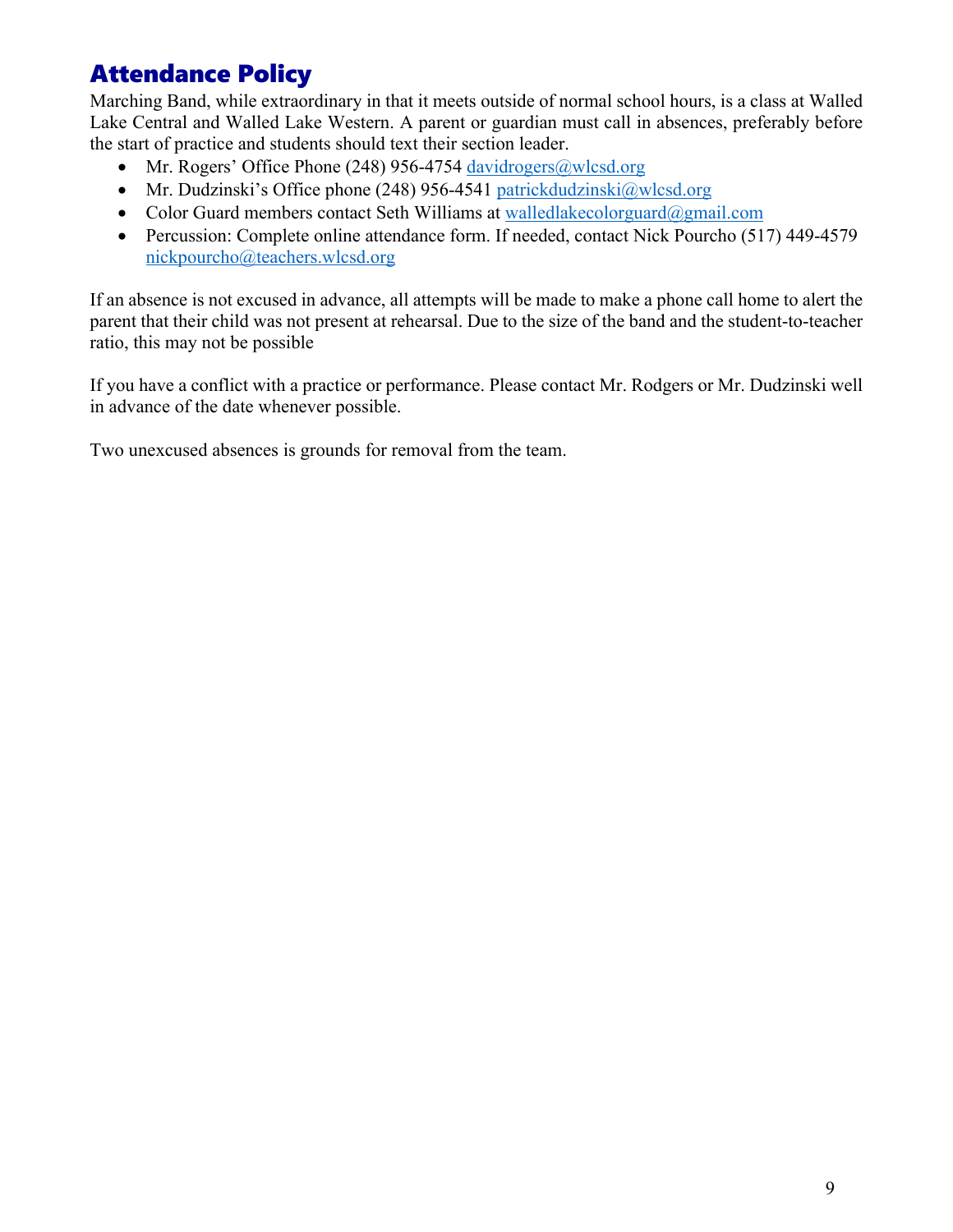# FUNDRAISING

#### Bingo

Bingo is a **major** fundraiser for the band and has the potential to significantly reduce band bills. **We are still in need of chairpersons for this fundraiser.** 

The marching band conducts Bingo sessions every Saturday night at Bingo City in Waterford. In return for your commitment, chairs will be paid \$50-\$70 for each session worked. Plus, there is a discount on your Marching Band Dues. Chairpersons share the Saturdays and do not have to work every week. You could earn significant extra cash to use towards remaining Marching Band dues, WLP, Winter Guard, or just cash in your pocket, (you will be paid in cash the night you work).

If you are interested or just want to know more about this opportunity, please contact co-president Chris DeMont for more information!

# Car Wash

Another major fundraiser for the Marching Band is the annual car wash. This will be held on **Saturday, August 6** at the Shepherd of the Lakes Church located at 2905 S. Commerce Rd. (across the street from WLC tennis courts) from 10am–5pm. All Marching Band members must sign up to work a shift in addition to selling tickets in advance of the event. We ask every parent to also sign-up for a shift to help this day run smoothly. Students should wear their grey band t-shirt. For more information contact chairperson Kim Morgan.

#### Preview Show

Our Marching Band will host this fundraising event on **Saturday, September 10**. This is another event where we need all hands on deck! We will be hosting 4-6 other local Marching Bands and all of their friends/family. There is organizing and shopping to be done in advance and on the day of the event, ticket sales at the gate, parking assistance, grilling, concessions and more. Mark your calendars now and be on the lookout for a sign-up in the future! **We are still in need of a parent volunteer to organize this event and put other parent volunteers to work!** We have all of the information to give you, we just need a volunteer to take it over! If you can help, please contact co-president Macy Selecman.

### Daily 4 Lottery Raffle

For this fundraiser, each student sells raffle tickets with a 4-digit number. Each day in October or November, the winning Michigan Lottery Evening Daily 4 number will be the winning ticket number for the day. You could win up to \$150 if your number is drawn! Each ticket purchased has the possibility of winning every day of that month, except for Sundays. If the Daily 4 number corresponds to an unsold ticket, a random drawing of sold tickets will occur. Tickets will be \$10 each and we are asking each band member to sell 10 tickets. We will need everyone's participation for this fundraiser to be a success! **We are still in need of a parent to volunteer to chair this event**. We have the materials, we just need an organizer. If you are interested, please contact co-president Macy Selecman!

### Kroger Rewards

You can also help our band programs receive rebates whenever you shop at Kroger! Go to https://www.kroger.com and sign into your account or create an account. Next, go to *COMMUNITY REWARDS* and search for **WALLED LAKE CENTRAL MUSIC BOOSTERS** or **WALLED LAKE WESTERN BAND BOOSTERS.**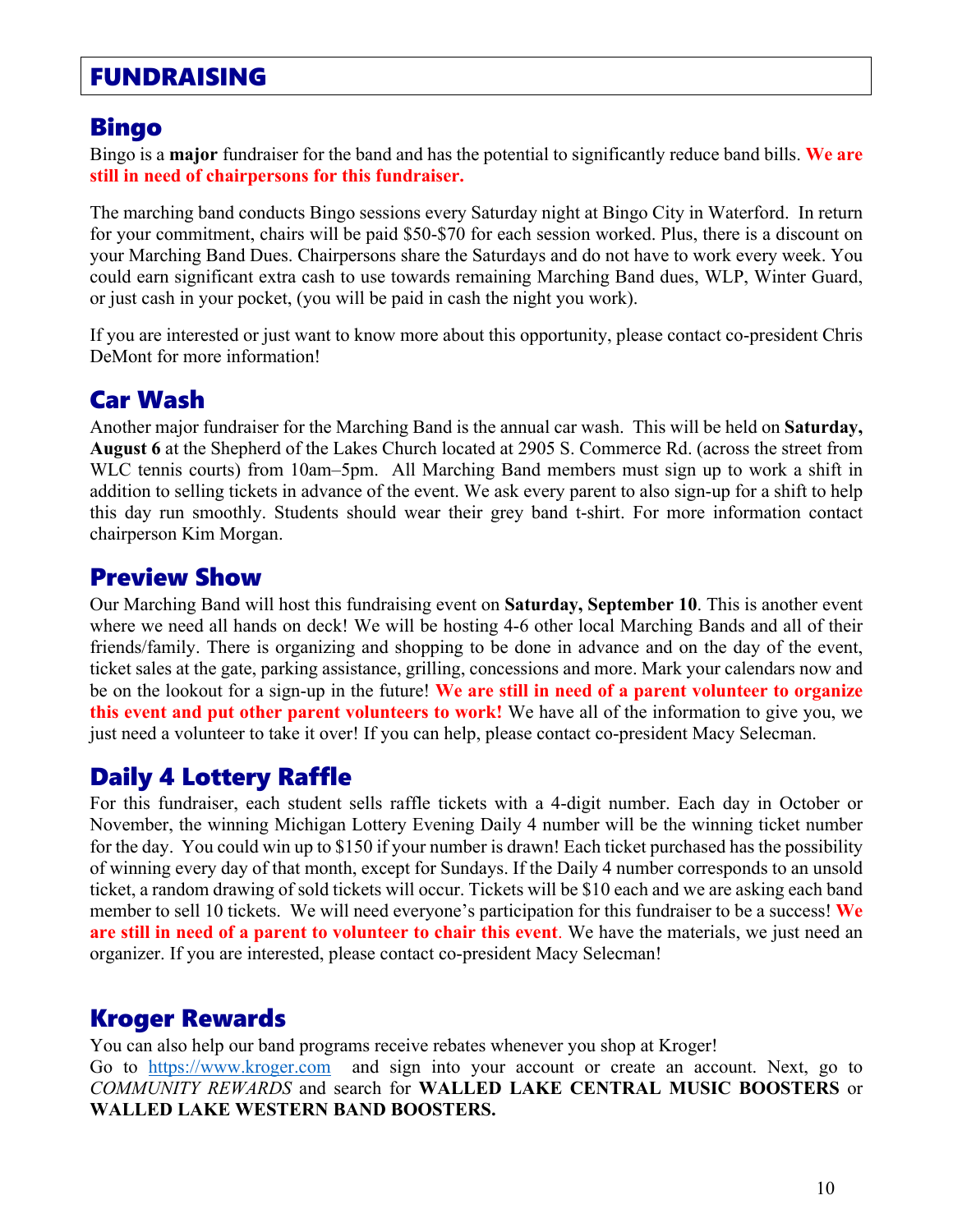# PERFORMING/COMPETITIONS

## Preview Show

Each year, we invite other area schools to participate in a preview show held for the upcoming season. As the host, Walled Lake Marching Band performs last. This is our fundraiser and a great way to see the local high schools' marching bands. This is also a great time for your friends/family to get a glimpse of how our show is coming along so far, before we start doing competitions.

# Football Games

Our general schedule for home football games is:

| $2:50-5:00$ pm   Rehearsal |                                                                    |
|----------------------------|--------------------------------------------------------------------|
| $5:00 \text{pm}$           | Dinner Break – dinner will be provided!                            |
| $6:45 \text{pm}$           | Pre-game performance **IN UNIFORM**                                |
| $7:00 \text{pm}$           | Football Game (Marching Band performs in pre-game and at halftime) |

After halftime, we invite all Marching Band members to stay and be part of the "spirit band" to play during the second half. It is a lot of fun! If band members decide not to stay, they should report to the band room to clean up following halftime and then they are excused.

The home football game schedule can be found on each band's website.

If parents are planning to attend any home or away football games this season, you will need to purchase tickets at the gate. You can also purchase a season athletic pass through the district on Skyward Family Access and these are good at all WL athletic events.

# Local Competitions

As part of the preparation for larger events, the band participates in Saturday competitions throughout the season. These Saturdays are busy and begin with early with practice before the event, travel to the venue, performance and awards. Upon returning the trailers are unloaded and Mr. Rogers & Mr. Dudzinski will review the performance with students in the band room. Students are transported via school busses to local competitions; for out of state competitions charter busses are used. This is a long day and students should prepare accordingly. Usually, the kids are provided one meal before they leave for performing.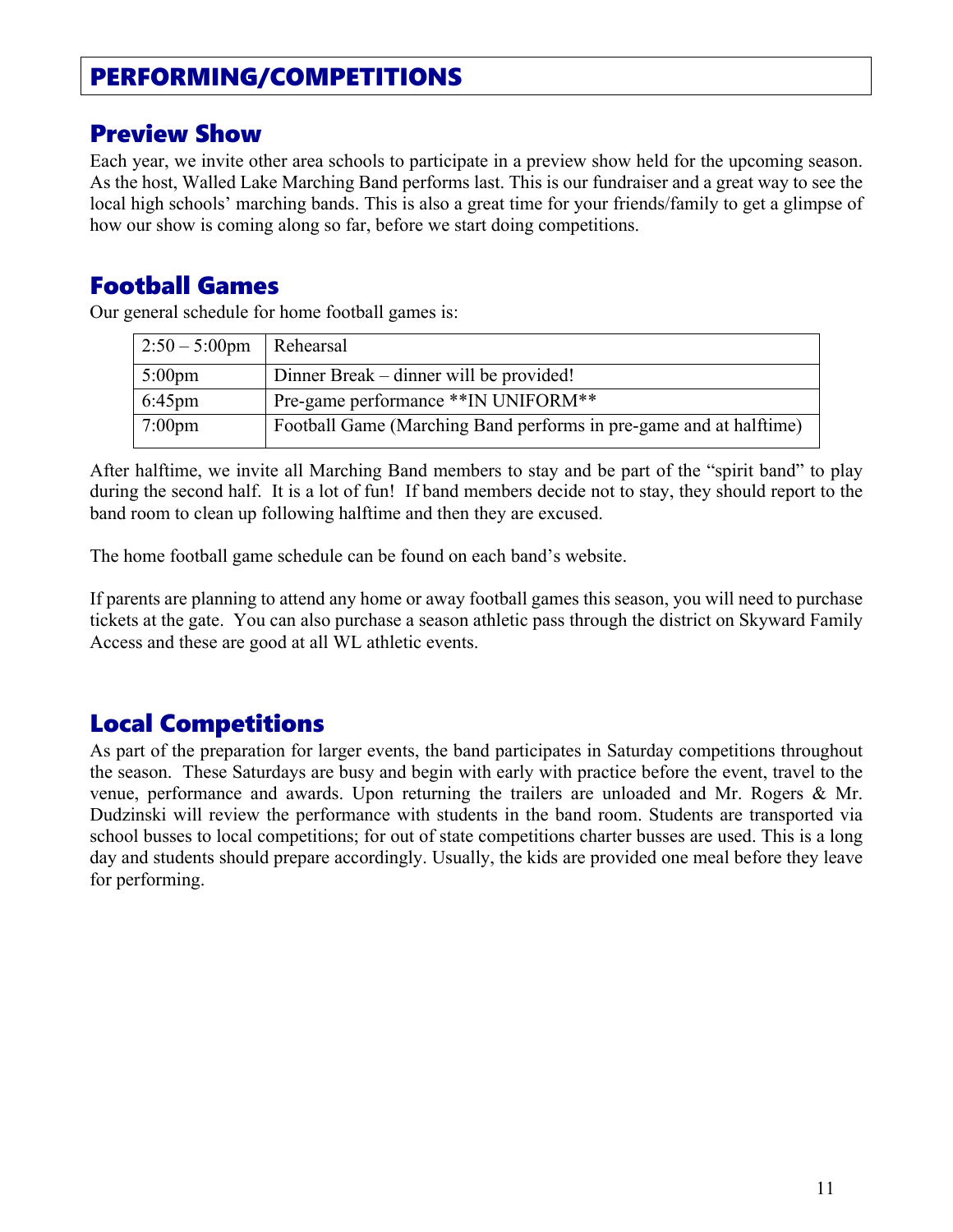# Regional Competition (BOA)

The Regional competition this year will be held in Louisville, Kentucky on October 1. \*\*Note, this Regional Competition takes place at the **University of Louisville** (not the University of Kentucky as was published in our list of dates at Registration). Students and chaperones will leave for Louisville on Friday, Sept. 30<sup>th</sup> to practice and stay overnight. We will perform on Saturday, October 1. This is typically a long day with division performances in the morning, practice in the afternoon, and finals performances in the evening. We will stay overnight on the 1<sup>st</sup> and return on Sunday, October 2<sup>nd</sup>. Students and chaperones will take charter buses and stay in a hotel. More information about this trip will be explained at parent meetings and the Band Buzz. Please note that the show will not be finished at this point but is still a work in progress and this will be the first chance for students to perform their show in a competition.

### Regional Memorabilia

Students may purchase a Regionals or show patch every year for their Varsity jacket. Regionals t-shirts are also available for purchase at the venue; many of the students like to wear them to school on the following Monday.

#### MCBA Scoring for Michigan Competitions

At a MCBA (Michigan Competing Bands Association) competition, bands are scored utilizing constructed judging sheets and criteria. Seven adjudicators are utilized in the scoring system. You will see people walking on the field during the performance. Don't be alarmed! They are judges and will be seen speaking into small recorders during the competition. The scoring is assessed as follows:

| <b>Criteria Being Assessed</b> | Percentage<br>of Total<br><b>Score</b> |
|--------------------------------|----------------------------------------|
| Music Field Judge              | 10%                                    |
| Music Ensemble Judge           | 20%                                    |
| Visual Field Judge             | 10%                                    |
| Visual Ensemble Judge          | 20%                                    |
| Music General Effect Judge     | 20%                                    |
| Visual General Effect Judge    | 20%                                    |
| <b>Total Possible Score</b>    | 100%                                   |

At each MCBA competition, in addition to the overall winner, there is a winner selected in each of three categories (also known as captions): **Music, Visual**, and **General Effect**.

In the spring of each year, MCBA member bands are divided into four flights of competition based upon MHSAA High School enrollment numbers that are based on the state of Michigan second semester count. The flights are equalized in size (number of bands) as much a possible per MCBA rules.

Bands advance into the MCBA State Championship Contest based on three criteria:

- 1. A band must compete in a minimum of two MCBA sanctioned contests. (MCBA sanctions an average of 20 contests per year).
- 2. A band must apply to participate in the championship contest and pay a \$150.00 application fee.
- 3. A band must achieve scores at MCBA sanctioned contests that place it among the twelve (12) highest scoring bands in its flight competition. MCBA averages a band's two highest scores posted during the competition season to come up with a Championship Average Score or CAS.

For more information, see the MCBA By-laws, Rules, Judging Sheets, & Standard Operating Procedures at http://www.themcba.org/theMCBA.org/Organization.html.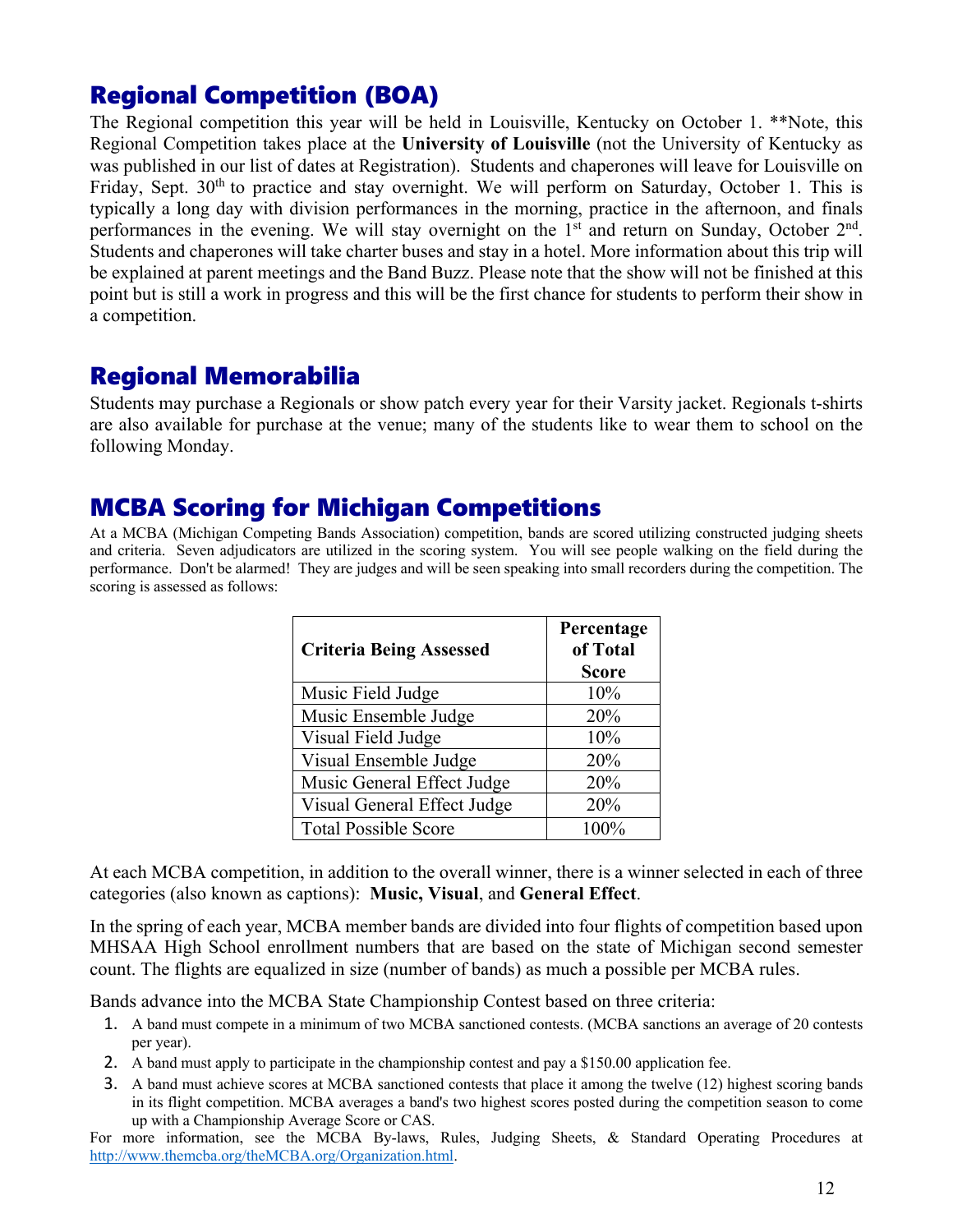# MCBA State Championships

Our marching band season in MCBA competitive events culminates with our participation in the MCBA State Championships. The State Championships are held at Ford Field in Detroit, Michigan. This year the date is **Saturday, November 5.** The time we are set to perform rotates each year. Sometimes we perform in the morning, sometimes in the afternoon and sometimes in the late evening. This year, Flight I bands (this is us) are scheduled to perform between 8:00-10:00am with awards at 10:20am.

Tickets are required for entry into the competition. Adult tickets are approximately \$20-\$25. In the past, tickets have been available the day of the event at Ford Field and only cash is accepted. Look for more information to come out closer to the State Championship date!

For MCBA at Ford Field information, visit http://www.themcba.org/theMCBA.org/Championship.html.

# State Championship Memorabilia

MCBA Patch (approx. \$5.00) – You can purchase this for your student's Varsity Jacket (or hoodie) if you'd like. They will receive a rocker patch (no-charge) from Mr. Rogers / Mr. Dudzinski with the year on it for each season we participate in the Finals.

- MCBA State Finals T-shirts/sweatshirts and other merchandise are also available to purchase.
- MCBA Pins usually available for \$10.
- Mr. Video will be taking orders for DVD's/Digital downloads of the Finals.

### State Championship Spirit Signs

A fun parent tradition that we share is making spirit signs for the band and placing them on the road along the local bus route the team travels to the State Finals. The kids really enjoy seeing them along the way and it helps to pump them up! Signs can be made out of cardboard, foam core, or whatever your imagination comes up with! Please only encouraging, positive sentiments!

You are responsible for placing the signs and removing them. Be sure to place your signs prior to the busses leaving, so the kids can enjoy them. Busses will leave the school and go east on Oakley Park to Welch where they will head south (right turn) down to 14 Mile Road where they will head east and enter M5 at 14 Mile. This route is the safest for our busses and students.

#### **All signs MUST be removed by the time we arrive home Saturday night.**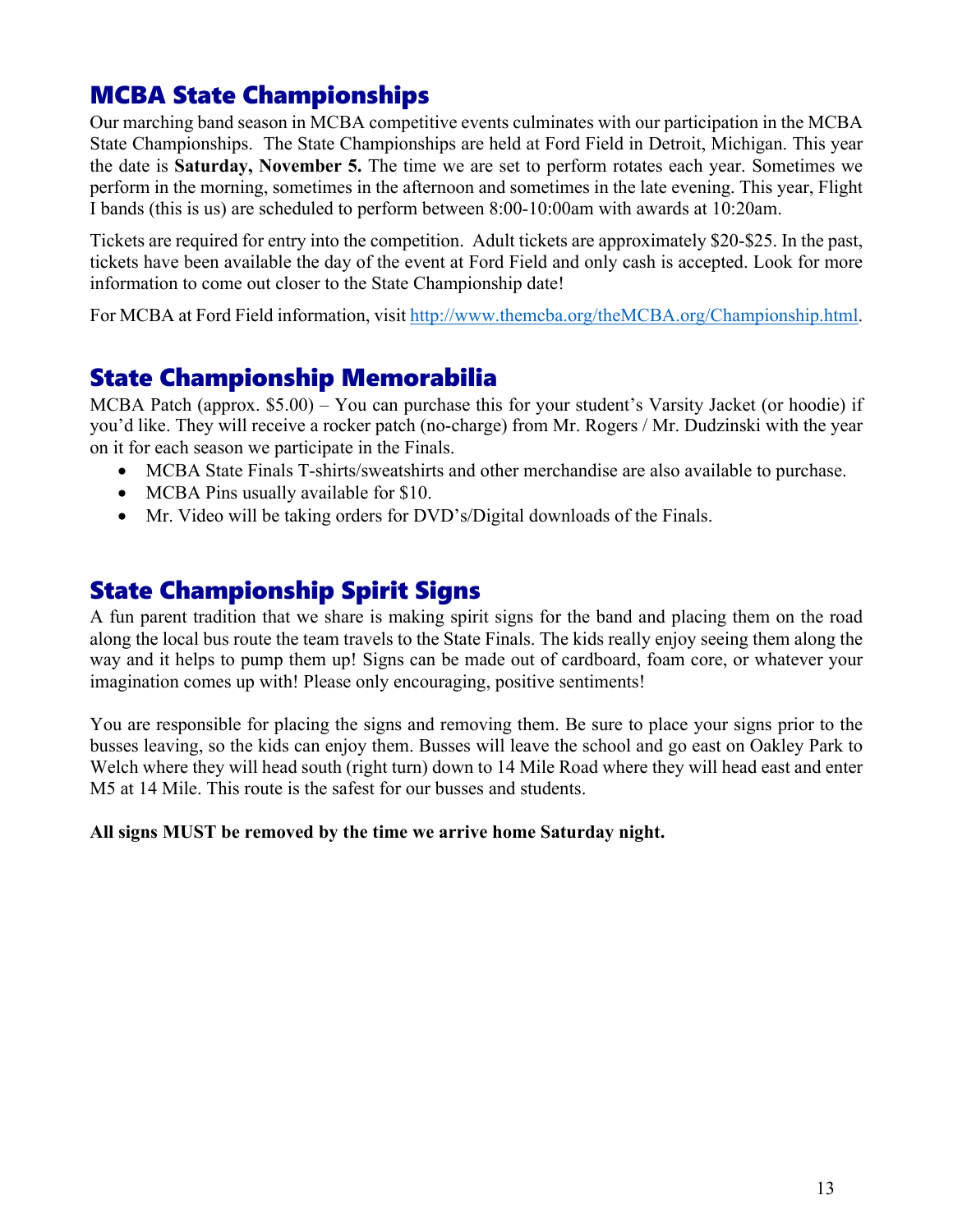# UNIFORMS

Our Marching Band members need to look their best at all competitions. The Band is judged on uniform appearance. Students must look in top shape from the time they enter the field.

# 2022 Marching Band Uniform Information

Each band member will be issued a uniform in good condition with as comfortable as fit as possible. The value of the uniform is more than \$400.

Uniform fittings will take place during the home camp in June. When a uniform is issued to a band member, proper wear, care and cleaning must be demonstrated, and information will be sent home detailing the same. Each piece of the uniform is numbered, and these will be recorded so that we make sure each item is returned in excellent condition.

The Competitive Marching Band uniform consists of a custom fit uniform shirt, bibbers (trousers), shako (hat) with feathered plume, as well as a navy garment bag and bucket or duffel bag for uniform transport. These pieces are provided by the school district. White gloves are required for most students and the first pair are included in your fees. Students will be provided with one Marching Band white t-shirt (WLC spirit band), gray t-shirt (WLW spirit band) and a gray t-shirt (competitive band) the cost of which is included in band fees. This must be worn under the uniform for all performances (football games and competitions).

Each school will also issue a waist jacket and other accessories for the Spirit Band Uniform for home football games.

Each band member must provide their own knee-high black compression socks, thermal wear (it gets cold), and if needed, replacement white gloves (\$3/pair). Replacement pieces are available in the band room prior to each event or by contacting the uniform chairpersons listed at the front of this document.

Incoming band members will also be fitted for black marching shoes (Dinkles). Please do not go out and buy these on your own. The band director has chosen a specific type of shoe, and we place a large order with a company that specializes in band accessories. These shoes for \$43 a pair. Shoe orders are taken at registration and an additional order form can be sent home if needed. The deadline for ordering will be emailed during the summer.

Color Guard apparel consists of the designated costume for the year. The costume value is approximately \$150. Color Guard members also purchase specific dance shoes for approximately \$52 and warm-up suits, at a cost to the student of approximately \$80, which students keep. Questions about Color Guard uniforms should be directed to the parent volunteer for Color Guard.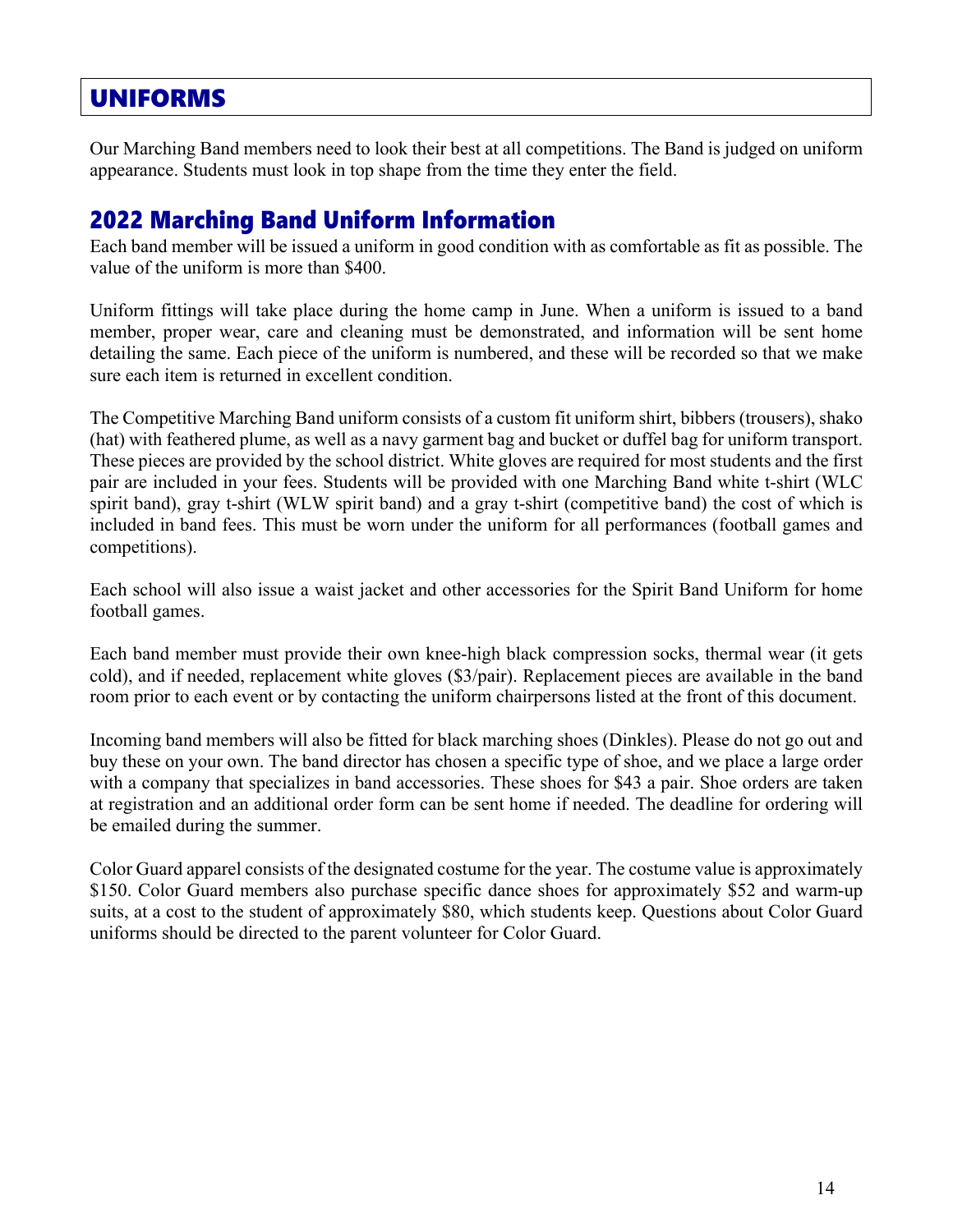# The "Care and Keeping" of our Uniforms

An "All About Your Uniform" brochure will be included in your student's garment bag or bucket when it is issued. This brochure provides a recap of which items they have been assigned, cleaning instructions, adjustment instructions and expected behavior while in uniform.

# Uniform Adjustments

- We will attempt to make uniform adjustments during uniform fitting at school.
- The Bibbers (pants) must be hemmed before their first use. Some bibbers have snaps along the seams but still may need to be tacked in order for the hem to not sag. **DO NOT CUT THE FABRIC** – fold it up. You can open the seams at the sides to allow the hem to lay flat. **DO NOT USE HEM TAPE**. The pant leg should rest on the top of the Dinkles (shoes).
- Jacket sleeve length can be adjusted by utilizing the snaps sewn inside each wrist.
- Do not make permanent alterations to the uniform. Consult with the Uniform Chair, if needed.

### Uniform Cleaning

*Our Band practices many hoursto delivertheirincredible performances. Please rememberto take time to make sure your uniform looksincredible too! It isimportant to look as good aswe sound and march!*

Each set of uniforms (Competitive Band/Spirit Band) has its own guidelines for washing/care. Look for future information to be sent home for parents' responsibility in cleaning uniforms.

# Spirit Wear

Marching Band Spirit Wear will be available for order this summer. You can only order at this time so plan for the season. Many parents wear their band spirit wear to competitions and football games.

Look for these different types of Spirit Wear throughout the season. There are so many ways to show your band spirit!

- General Walled Lake Marching Band Spirit Wear These items will have our Walled Lake Marching Band Logo and can be worn from season to season
- The Annual Show Shirt Design Wear (i.e. t-shirts, patches, car decals) Once we have a design for this year's theme, look for these items to be available to wear to support our show for this season!
- Walled Lake Central Band Spirit Wear Order these items to support the Walled Lake Central team/Spirit Band at football games!
- Walled Lake Western Band Spirit Wear Order these items to support the Walled Lake Western team/Spirit Band at football games!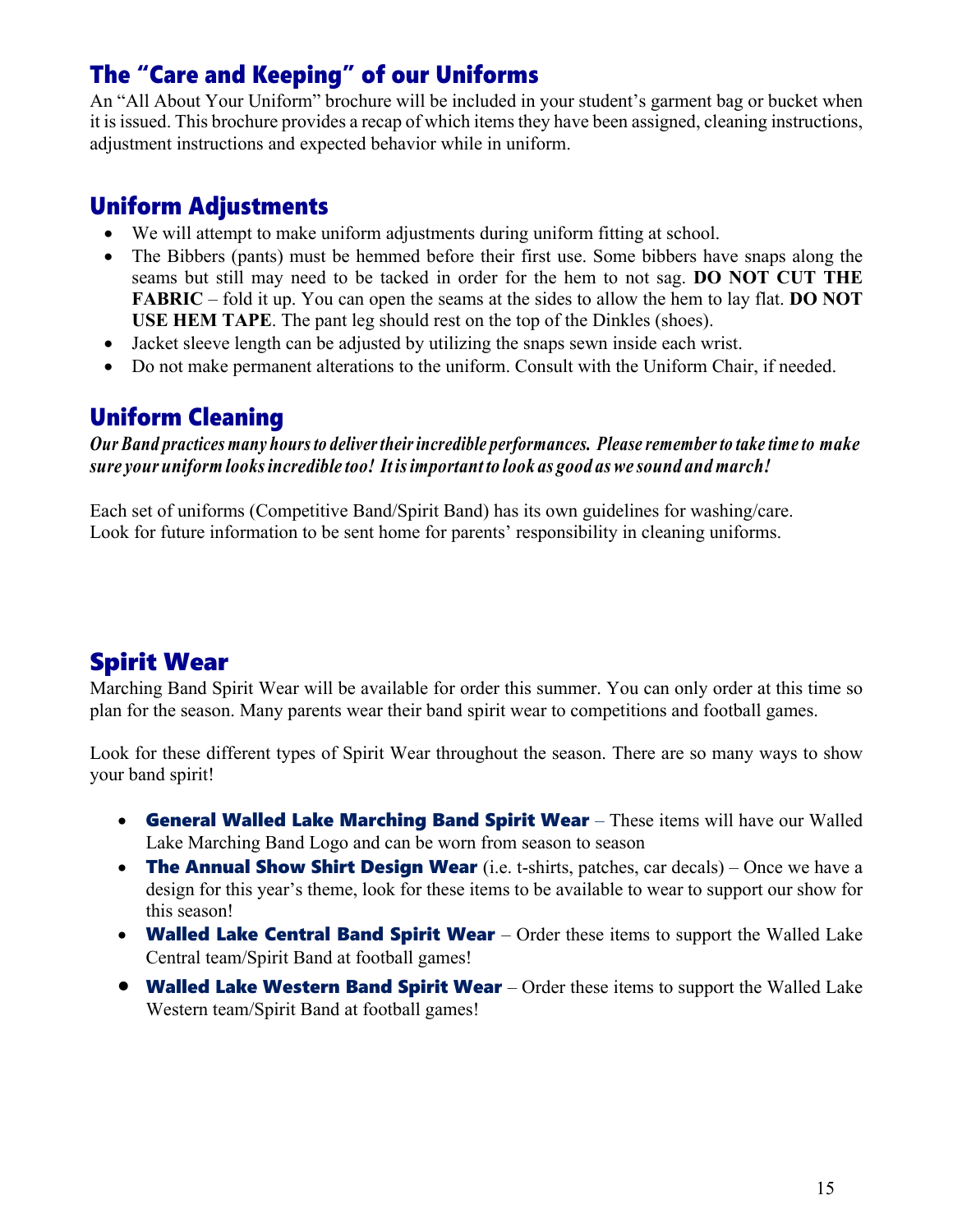# **CELEBRATIONS**

# After Competitions

It is tradition for parents to clap the kids off the buses after every competition, let them know we appreciate their hard work and dedication!

## After-States Party

Our annual After-States Party is typically held after the band members return from the State Championship. If we return early enough from States, we try to have the party the same day. This year the celebration will most likely be on **Saturday, November 5th** since we are performing early in the day. We may ask families to donate items for this event. Families and alumni are always invited. This is a fun family event where we celebrate our performance at States and watch the current year's performance and past performances.

# Banquet

The marching band celebrates the end of the season with a banquet in November. This is typically a dress-up event! More details will be shared throughout the season as these plans are determined. This is a chance for families to celebrate the hard work of the entire band throughout the entire season.

# Varsity Letters

After 2 seasons in Marching Band, a student qualifies for their Varsity Letter in Marching Band. Many students choose to order a Varsity Jacket at this time and put patches from competitions and show patches on this jacket.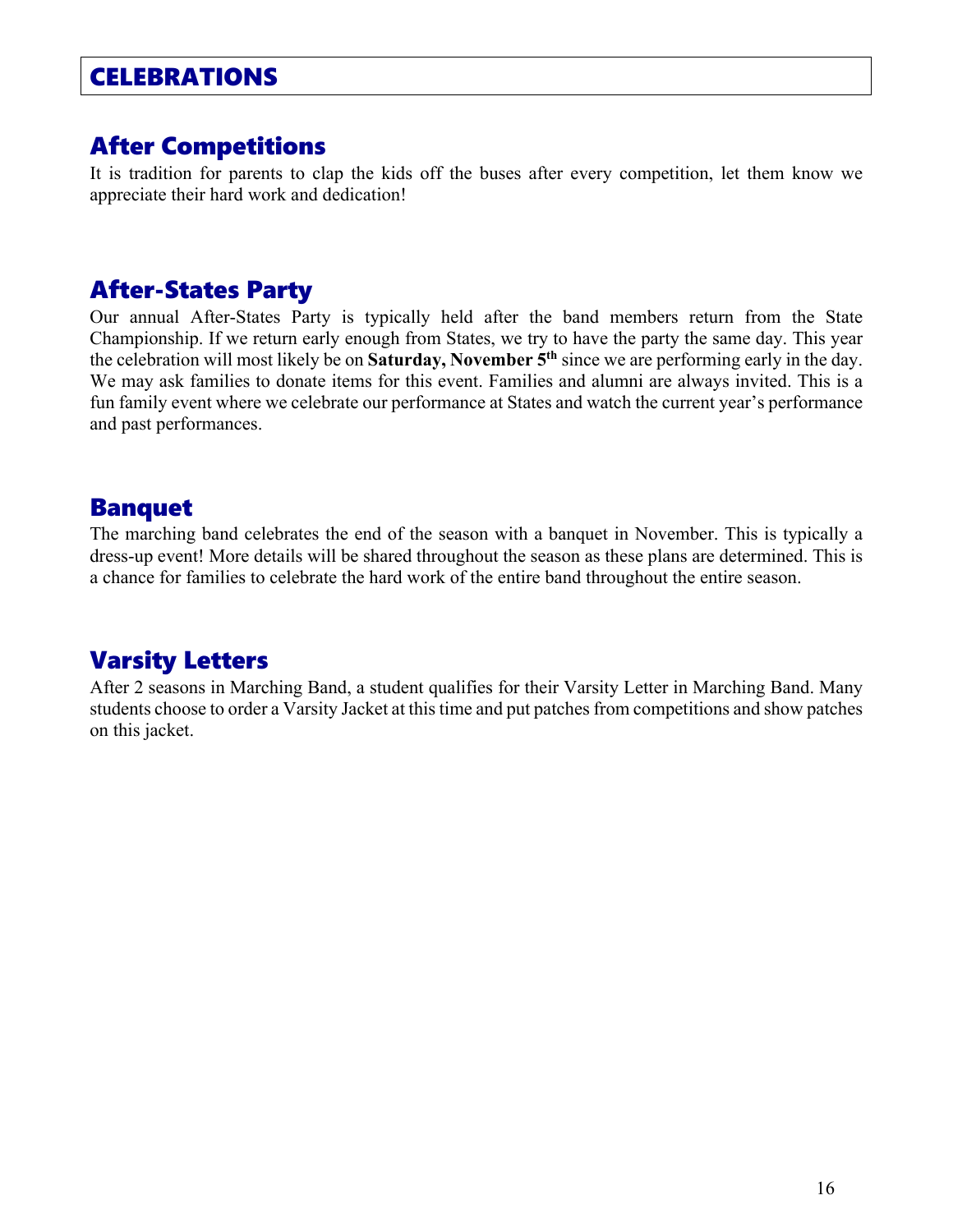#### WHO'S WHO? & Acronyms & Other Terms

#### Drum Majors a.k.a. Command Personnel a.k.a. Field Commanders

The ones who "direct" the marching band on the field. They are senior (and sometime junior) band members and are responsible for making sure the band members are ready to go and are prepared for practice. They are chosen by and report to Mr. Rogers/Mr. Dudzinski.

#### Section Leaders

Student band members responsible for the students in their section. Basically, each type of instrument is a "section" and has its own section leader, voted in by sophomore/junior/senior members of that section. The section leaders are responsible for making sure the students in their section know the music and the marching. They report directly to the drum majors. The Color Guard is a section and is part of the marching band. Their leaders are chosen by popular vote of the section members.

#### Squad Leaders

Student band members who are responsible for assisting the section leaders in leading their section. They are chosen by popular vote of the section members.

#### Winter Guard

The Walled Lake Winter Guard is an indoor performing arts activity involving only Color Guard. There are no wind instruments or percussion involved in these productions. Music is played over a sound system. Like the Marching Band, a production is created, perfected, and the team travels around the state and the country competing against other groups. Performances occur in high school gymnasiums or college arenas. The season typically runs from the end of November until the middle of April, with competitions starting in February. Winter Guard is a district-wide program. Students in  $9 - 12$  grade that attend Central, Western and Northern are invited to audition. No experience is necessary!

#### WLP (Walled Lake Percussion)

WLP is a competitive marching percussion ensemble. It is very similar to Marching Band but does not include wind instruments and Color Guard. WLP learns and perfects the same show throughout the season. There are two sections involved: the front ensemble and the battery.

**BOA -** Bands of America **MCBA -** Michigan Competing Bands Association **MSBOA -** Michigan State Band & Orchestra Association **WGI -** Winter Guard International **MCGC -** Michigan Color Guard Circuit **DCI -** Drum Corps International

**PIT** – This group of musicians typically play stationary percussion instruments, such as marimbas and the rack.

**BATTERY** – These are the marching drummers (think Energizer bunny...battery...get it?) a.k.a. drumline.

**SECTIONAL** – Refers to a practice held with one section of the band

**MTX**: The official marching band shoes (a.k.a. Dinkles)

BIBBERS: Uniform Pants

SHAKO: Uniform Hat